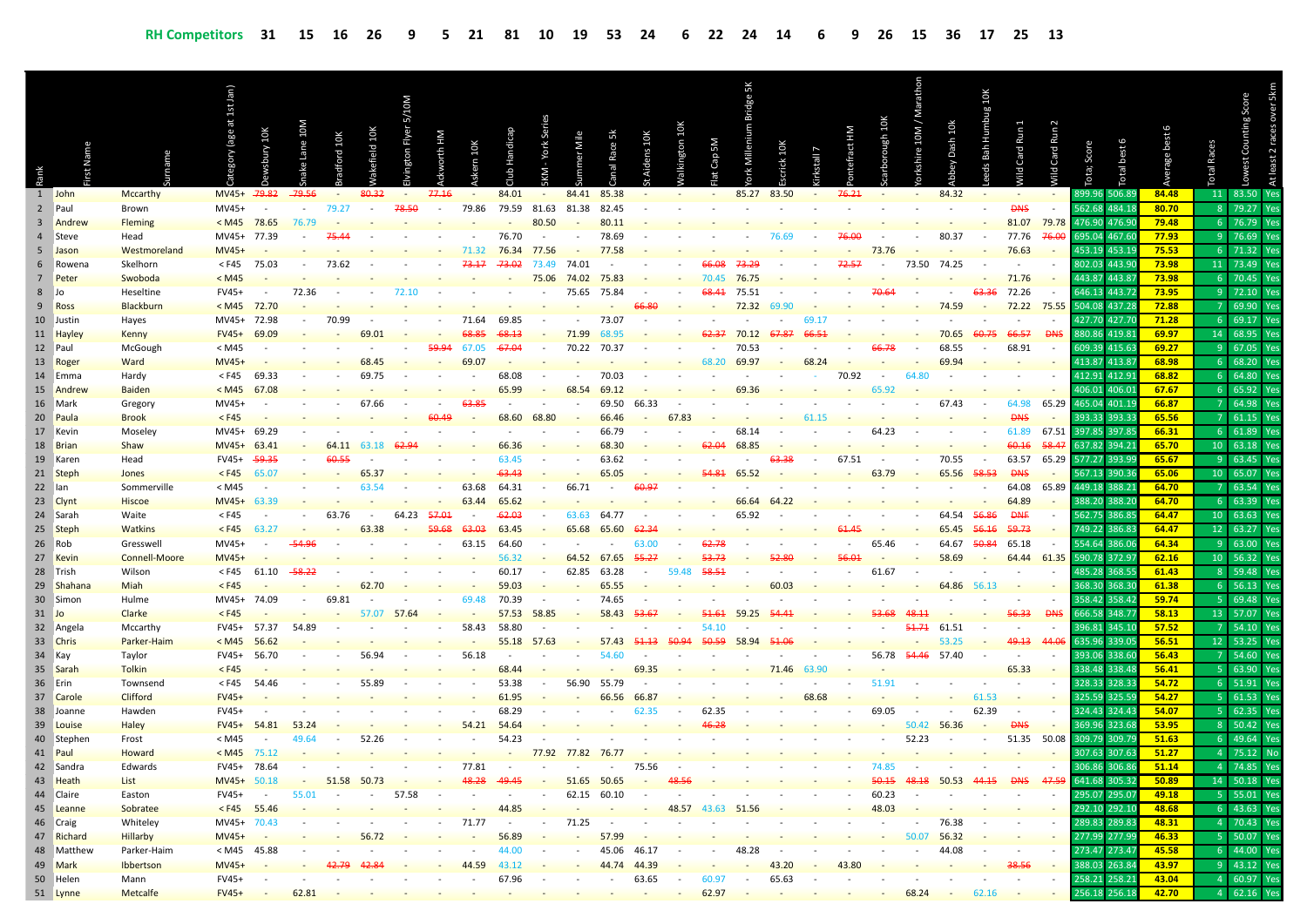|       |                      |                               | (age at 1st Jan) |        |          |        |          |           |   |     |       |       |       |         |         |          |        | rdge 5K |         |          |           |          | athon       |                          | 10K                                    |                |                          |                               |               |                |                                  | At least 2 races over 5km |
|-------|----------------------|-------------------------------|------------------|--------|----------|--------|----------|-----------|---|-----|-------|-------|-------|---------|---------|----------|--------|---------|---------|----------|-----------|----------|-------------|--------------------------|----------------------------------------|----------------|--------------------------|-------------------------------|---------------|----------------|----------------------------------|---------------------------|
|       |                      |                               |                  |        |          |        |          | 5/10M     |   |     |       |       |       |         |         |          |        |         |         |          |           |          |             |                          |                                        |                |                          |                               |               |                |                                  | est Counting Score        |
|       |                      |                               |                  |        |          |        |          |           |   |     |       |       |       |         |         |          |        |         |         |          |           |          |             |                          |                                        |                |                          |                               |               |                |                                  |                           |
|       |                      |                               |                  | $10K$  |          |        |          |           |   |     |       |       |       |         |         |          |        |         |         |          |           | ough 10K |             |                          | Humbug                                 |                |                          |                               |               |                |                                  |                           |
|       |                      |                               | ory              | iry:   | Lane 10M | rd 10K | ield 10K | ía<br>Fly | ÷ | 10K |       |       |       | Race 5k | ins 10K | ngton 10 | Cap 5M |         | ick 10K |          | efract HM |          | shire 10M / | Dash 10k                 | Bah                                    | Card Run       |                          |                               | best 6        |                | <b>Races</b>                     |                           |
|       |                      | name                          |                  |        |          |        |          |           |   |     |       |       |       |         |         |          |        |         |         | kstall 7 |           |          |             |                          | eds                                    |                |                          |                               |               |                |                                  |                           |
| Rank  |                      |                               |                  |        |          |        |          |           |   |     |       |       |       |         |         |          |        |         |         |          |           |          |             |                          |                                        | Mild           | <b>Wild Card Run 2</b>   | Tota; Score                   | letal         |                | Total                            | ą                         |
|       | 52 Carey             | Park                          | FV45+            | $\sim$ | $\sim$   |        |          |           |   |     | 50.29 |       |       | 51.76   | 48.96   |          |        |         |         |          | $\sim$    | 51.34    | 50.33       | $\overline{\phantom{a}}$ |                                        | $\blacksquare$ | $\sim$                   | 252.68 252.68                 |               | 42.11          | -5.                              | Yes<br>48.96              |
|       | 53 Heather           | Hillarby                      | $FV45+$          |        |          |        | 62.07    |           |   |     | 62.05 |       |       | 62.87   |         |          |        |         |         |          |           |          |             | 64.28                    |                                        |                |                          | 251.27                        | 251.27        | 41.88          | $\overline{4}$                   | 62.05                     |
|       | 54 Christine         | Shaw                          | FV45+            |        |          | 40.97  | 41.04    | 40.97     |   |     | 41.05 |       |       |         |         |          | 37.13  | 41.77   |         |          |           |          |             |                          |                                        | 37.97          | <b>DNS</b>               | 321.64 246.54                 |               | 41.09          | -9                               | 40.74<br>Yes              |
|       | 55 Christine         | <b>Davies</b>                 | $FV45+$          |        |          |        | 41.73    |           |   |     | 39.55 |       |       | 39.17   | 39.68   |          |        |         | 40 46   |          |           | 40.24    |             |                          |                                        |                |                          | 279.52 240.83                 |               | 40.14          | 8 <sup>°</sup>                   | 39.17                     |
|       | 56 Anna              | Harvey                        | $<$ F45          |        |          | 40.29  | 40.30    |           |   |     | 41.05 |       |       |         |         |          |        |         |         |          | 38.34     |          |             | 41.99                    |                                        |                |                          | 236.69                        | 236.69        | 39.45          | 6                                | 34.72                     |
|       | 57 Graham            | Hawden                        | MV45+            |        |          |        |          |           |   |     |       |       |       |         | 65.61   |          |        |         |         |          |           | 61.13    |             |                          |                                        |                |                          |                               | 236.59 236.59 | 39.43          | 4 <sup>1</sup>                   | 65.61                     |
|       | 58 June              | Stakes                        | FV45+            | 59.27  |          |        |          |           |   |     | 55.52 |       |       | 59.88   |         |          |        |         |         |          |           |          |             |                          | 52.58                                  |                |                          | 227.25                        | 227.25        | 37.88          | 4 <sup>1</sup>                   | 52.58                     |
|       | 59 Susan             | Harrison                      | $FV45+$          |        |          |        |          |           |   |     | 73.43 |       |       |         |         |          |        | 76.62   |         |          |           |          |             |                          |                                        |                |                          |                               | 225.81 225.81 | 37.64          | 3                                | 73.43                     |
|       | 60 Anna              | Stones                        | $<$ F45          |        | 55.58    |        |          |           |   |     |       |       |       |         | 56.10   | 55.61    |        |         |         |          |           |          |             |                          |                                        |                |                          | 221.29 221.29                 |               | 36.88          | 4                                | 54.00                     |
|       | 61 James             | <b>Mace</b>                   | < M45            |        |          |        |          |           |   |     |       |       |       |         |         |          |        |         |         |          |           |          |             |                          |                                        | 70.28          | 73.56                    | 215.72 215.72                 |               | 35.95          | 3                                | 70.28                     |
|       | 62 Peter             | Farnell                       | MV45+            | 69.87  |          |        |          |           |   |     |       | 73.96 |       |         |         |          |        |         |         |          |           |          |             |                          |                                        |                |                          |                               | 213.69 213.69 | 35.62          | 3                                | 69.86                     |
|       | 63 Karen             | <b>Horton</b>                 | $FV45+$          |        |          |        |          |           |   |     | 52.25 |       |       |         |         |          |        |         |         |          |           |          |             |                          |                                        |                |                          |                               | 213.62 213.62 | 35.60          | 4                                | 52.01                     |
|       | 64 Richard           | Wilkinson                     | MV45+            |        |          |        |          |           |   |     | 70.54 |       |       |         |         |          |        | 73.7    |         |          |           |          |             |                          |                                        |                |                          | 212.90 212.90                 |               | 35.48          | з.                               | 68.62                     |
|       | 65 Amanda            | <b>Bryant</b>                 | $<$ F45          |        |          |        |          |           |   |     |       |       | 47.15 |         |         |          |        |         |         |          |           |          |             |                          |                                        |                |                          | 184.70 184.70                 |               | 30.78          | 4                                | 43.87<br>Yes              |
|       | 66 Janice            | Whiteley                      | $<$ F45          |        |          |        |          |           |   |     |       |       |       | 60.4    |         |          |        | 60.53   |         |          |           | 57.      |             |                          |                                        |                |                          | 178.18 178.18                 |               | 29.70          | 3                                | 57.18<br><b>No</b>        |
|       | 67 Jayne             | <b>Turner</b>                 | $FV45+$          |        |          |        |          |           |   |     |       |       |       | 57.06   |         |          |        |         |         |          |           |          |             |                          |                                        |                |                          | 174.60 174.60                 |               | 29.10          | 3                                | 56.47<br><b>No</b>        |
|       | 68 Carol             | Plumridge                     | FV45+            |        |          |        |          |           |   |     | 60.1  |       |       |         |         |          |        |         |         |          |           | 57.89    | 55.8        |                          |                                        |                |                          | 173.81 173.81                 |               | 28.97          | з.                               | 57.89                     |
|       | 69 Tim               | <b>Isaacs</b>                 | MV45+            |        |          |        |          |           |   |     | 58.34 |       |       |         |         |          |        |         |         |          |           |          |             |                          |                                        |                |                          | 161.09 161.09                 |               | 26.85          | 3                                | 45.79                     |
|       | 70 Peter             | Loxham                        | MV45+            |        |          |        |          |           |   |     |       |       |       |         |         |          |        |         |         |          |           |          |             | 78.60                    |                                        |                |                          | 155.37                        | 155.37        | 25.90          | $\overline{2}$                   | 76.77                     |
|       | 71 Steve             | <b>Firth</b>                  | MV45+            |        |          |        |          |           |   |     |       |       |       |         |         |          |        |         |         |          |           |          |             |                          |                                        |                |                          | 148.79 148.79                 |               | 24.80          |                                  | 73.17                     |
|       | 72 Eileen            | Newman                        | FV45+            |        |          |        |          |           |   |     |       |       |       |         |         |          |        |         |         |          |           |          | 71.11       |                          |                                        |                |                          | 141.13                        | 141.1         | 23.52          | 2                                | <b>No</b><br>70.02        |
|       | 73 Peter             | <b>Mullery</b>                | MV45+            |        | 67.98    |        |          |           |   |     |       |       |       |         |         |          |        |         |         |          |           |          |             |                          |                                        | 67.11          |                          |                               | 135.09 135.09 | 22.52          | 2                                | 67.11<br>Yes              |
|       | 74 Andrew            | Ellis                         | < M45            |        |          |        |          |           |   |     |       |       |       |         |         |          |        |         |         |          |           |          |             |                          |                                        |                |                          | 131.35                        | 131.35        | 21.89          | $\overline{2}$                   | 64.79<br>No               |
|       | 75 Sian              | <b>Davies</b>                 | $<$ F45          |        | 65.25    |        |          |           |   |     | 65.58 |       |       |         |         |          |        |         |         |          |           |          |             |                          |                                        |                |                          | 130.83                        | 130.83        | 21.81          | $\overline{2}$                   | 65.25<br>Yes              |
|       | 76 Denise            | Ramsden                       | FV45+            |        |          |        |          |           |   |     |       |       |       | 64.73   |         |          |        |         |         |          |           |          |             |                          |                                        |                |                          | 128.92                        | 128.92        | 21.49          | $\overline{2}$                   | 64.19<br><b>No</b>        |
|       | 77 Stuart            | <b>Thorpe</b>                 | MV45+            |        |          |        |          |           |   |     |       |       |       |         |         |          |        |         |         |          |           |          |             |                          |                                        |                |                          | 124.38 124.38                 |               | 20.73          | 2 <sup>1</sup>                   | 58.88<br><b>No</b>        |
|       | 78 Jade              | Johnson                       | $<$ F45          |        |          |        |          |           |   |     | 41.70 |       |       |         |         |          |        |         |         |          |           |          |             |                          |                                        |                |                          | 124.18                        | 124.18        | 20.70          | 3                                | 41.70<br><b>No</b>        |
|       | 79 Georgina          | Spencer                       | $<$ F45          |        |          |        |          |           |   |     | 60.74 |       |       |         | 58.5    |          |        |         |         |          |           |          |             |                          |                                        |                |                          | 117.29 117.29                 |               | 19.55<br>19.50 | $\overline{2}$<br>$\overline{2}$ | 56.55<br>Yes<br>58.50     |
| 80 Jo |                      | Cartwright                    | FV45+            |        |          |        |          |           |   |     |       |       |       |         |         |          |        |         |         |          |           |          |             |                          |                                        |                |                          | 117.01 117.0<br>116.79 116.79 |               | 19.47          | 2 <sup>1</sup>                   | Yes<br>57.38<br>Yes       |
|       | 81 Tracey<br>82 Mike | <b>Badderley</b><br>Tomlinson | $FV45+$<br>MV45+ |        |          |        |          |           |   |     |       |       |       | 63 5.   |         |          |        |         |         |          |           |          |             |                          |                                        |                |                          | 114.47                        | 114.4         | 19.08          | $\overline{2}$                   | 50.89<br>No               |
|       | 83 Patricia          | <b>Keadin-Brown</b>           | $<$ F45          |        |          |        |          |           |   |     | 56.55 |       |       |         |         |          |        |         |         |          |           |          |             |                          |                                        |                |                          | 112.45 112.45                 |               | 18.74          | $\overline{2}$                   | 55.90                     |
|       | 84 Sarah             | Wardle                        | FV45+            |        |          |        | -37      |           |   |     |       |       |       |         | 36 O'   |          |        |         |         |          |           |          |             |                          |                                        |                |                          | 109.63                        | 109.63        | 18.27          | 3                                | 36.05<br>Yes              |
|       | 85 Kirsty            | Breaks-Holdsworth             | $<$ F45          |        |          | 55.03  |          |           |   |     |       |       |       |         |         |          |        |         |         |          |           |          |             |                          |                                        |                |                          | 109.57                        | 109.5         | 18.26          | 2 <sup>1</sup>                   | 55.03<br><b>No</b>        |
|       | 86 Kerry             | Fleming                       | $<$ F45          |        |          |        |          |           |   |     |       |       |       |         |         |          |        |         |         |          |           |          |             |                          |                                        |                |                          | 100.00                        | 100.00        | 16.67          | $\overline{2}$                   | 45.43<br><b>No</b>        |
|       | 87 Rebecca           | <b>Baldwin</b>                | $<$ F45          |        |          |        |          |           |   |     |       |       |       |         |         |          |        |         |         |          |           |          |             |                          |                                        |                |                          | 94.02                         | 94.02         | 15.67          | $\overline{2}$                   | 46.17<br><b>No</b>        |
|       | 88 Sarah             | Pagett                        | $<$ F45          |        |          |        |          |           |   |     |       |       |       |         |         |          |        |         |         |          |           |          |             |                          |                                        |                |                          | 90.93                         | 90.93         | 15.15          | $\mathcal{L}$                    | 44.74                     |
|       | 89 Carol-Ann         | <b>Davies</b>                 | $FV45+$          |        | 79.33    |        |          |           |   |     |       |       |       |         |         |          |        |         |         |          |           |          |             |                          |                                        |                |                          | 79.33                         | 79.33         | 13.22          | 1.                               | 79.33<br><b>No</b>        |
|       | 90 James             | Wardman                       | $<$ M45          |        |          |        |          |           |   |     |       |       |       |         |         |          |        |         |         |          |           |          |             |                          |                                        |                |                          | 76.86                         | 76.86         | 12.81          | 1.                               | 76.86<br>No               |
|       | 91 Helen             | Auchterlonie                  | $<$ F45          |        |          |        |          |           |   |     |       |       |       |         |         |          |        |         |         |          |           |          |             |                          |                                        |                |                          | 74.86                         | 74.86         | 12.48          | 1.                               | 74.86<br><b>No</b>        |
|       | 92 Mat               | Wilson                        | < M45            |        |          |        |          |           |   |     |       |       |       |         |         |          |        |         |         |          |           |          |             |                          |                                        |                |                          | 71.05                         | 71.05         | 11.84          |                                  | <b>No</b><br>71.05        |
|       | 93 Terry             | <b>Tillotson</b>              | $MVA5+$          |        |          |        |          |           |   |     |       |       |       |         |         |          |        |         |         |          |           |          |             |                          |                                        |                |                          | 68.47 68.47                   |               | <b>11.41</b>   |                                  | $68.47$ No                |
|       | 94 Fran              | Robbs de la Hoyde             | $<$ F45          |        |          |        |          |           |   |     |       |       |       |         |         |          |        |         |         |          |           |          |             |                          |                                        |                |                          | 66.27                         | 66.27         | 11.05          | 1 <sup>1</sup>                   | 66.27<br>No               |
|       | 95 Dylan             | Rickerby                      | < M45            |        |          |        |          |           |   |     |       |       |       |         |         |          |        |         |         |          |           |          |             |                          | 66.04                                  | $\sim$         | $\overline{\phantom{a}}$ | 66.04 66.04                   |               | 11.01          | 1 <sup>1</sup>                   | 66.04 No                  |
|       | 96 Carmel            | Harrison                      | FV45+            |        |          |        |          |           |   |     | 65.01 |       |       |         |         |          |        |         |         |          |           |          |             |                          |                                        |                |                          | 65.01                         | 65.01         | 10.84          | 1                                | 65.01<br>No               |
|       | 97 Katie             | <b>Best</b>                   | $<$ F45          |        |          |        |          |           |   |     | 63.66 |       |       |         |         |          |        |         |         |          |           |          |             |                          |                                        |                |                          | 63.66                         | 63.66         | 10.61          | 1                                | 63.66<br>No               |
|       | 98 Mat               | Kelly                         | $<$ M45          |        |          |        |          |           |   |     |       |       |       |         |         |          |        | 63 2    |         |          |           |          |             |                          |                                        |                |                          | 63.25                         | 63.25         | 10.54          | 1                                | 63.25<br>No               |
|       | 99 Dorata            | Zapal                         | $<$ F45          |        |          |        |          |           |   |     |       |       |       |         |         |          |        |         |         |          |           |          |             |                          |                                        |                |                          |                               | 61.16 61.16   | 10.19          | 1                                | 61.16 No                  |
|       | 100 Jayne            | Pears                         | FV45+            |        | 60.66    |        |          |           |   |     |       |       |       |         |         |          |        |         |         |          |           |          |             |                          |                                        |                |                          | 60.66                         | 60.66         | 10.11          | 1 <sup>1</sup>                   | 60.66<br>No               |
|       | 101 John             | Laverick                      | < M45            |        |          |        |          |           |   |     |       |       |       | 59 55   |         |          |        |         |         |          |           |          |             |                          |                                        |                | $\overline{\phantom{a}}$ | 59.55                         | 59.55         | 9.93           | 1 <sup>1</sup>                   | 59.55<br>No               |
|       | 102 Paul             | Jackman                       | $<$ M45          |        |          |        |          |           |   |     |       |       |       |         |         |          |        |         |         |          |           |          |             |                          | 58.46                                  | $\sim$         |                          | 58.46                         | 58.46         | 9.74           | 1                                | 58.46<br>No               |
|       | 103 Claire           | Cawthorne                     | $<$ F45          |        |          |        |          |           |   |     |       |       |       |         |         |          |        |         |         |          |           |          |             | 57.54                    |                                        | $\sim$         |                          |                               | 57.86 57.86   | 9.64<br>9.59   | 1                                | 57.86 No                  |
|       | 104 Maggie           | Murray<br><b>Butterfield</b>  | $<$ F45<br>< M45 |        |          |        |          |           |   |     |       |       |       |         |         |          |        |         |         |          |           |          |             | 56.78                    | $\overline{\phantom{a}}$<br>$\sim 100$ | $\sim$         |                          | 57.54                         | 57.54         | 9.46           |                                  | 1 57.54 No<br>1 56.78 No  |
|       | 105 Lewis            |                               |                  |        |          |        |          |           |   |     |       |       |       |         |         |          |        |         |         |          |           |          |             |                          |                                        |                |                          |                               | 56.78 56.78   |                |                                  |                           |